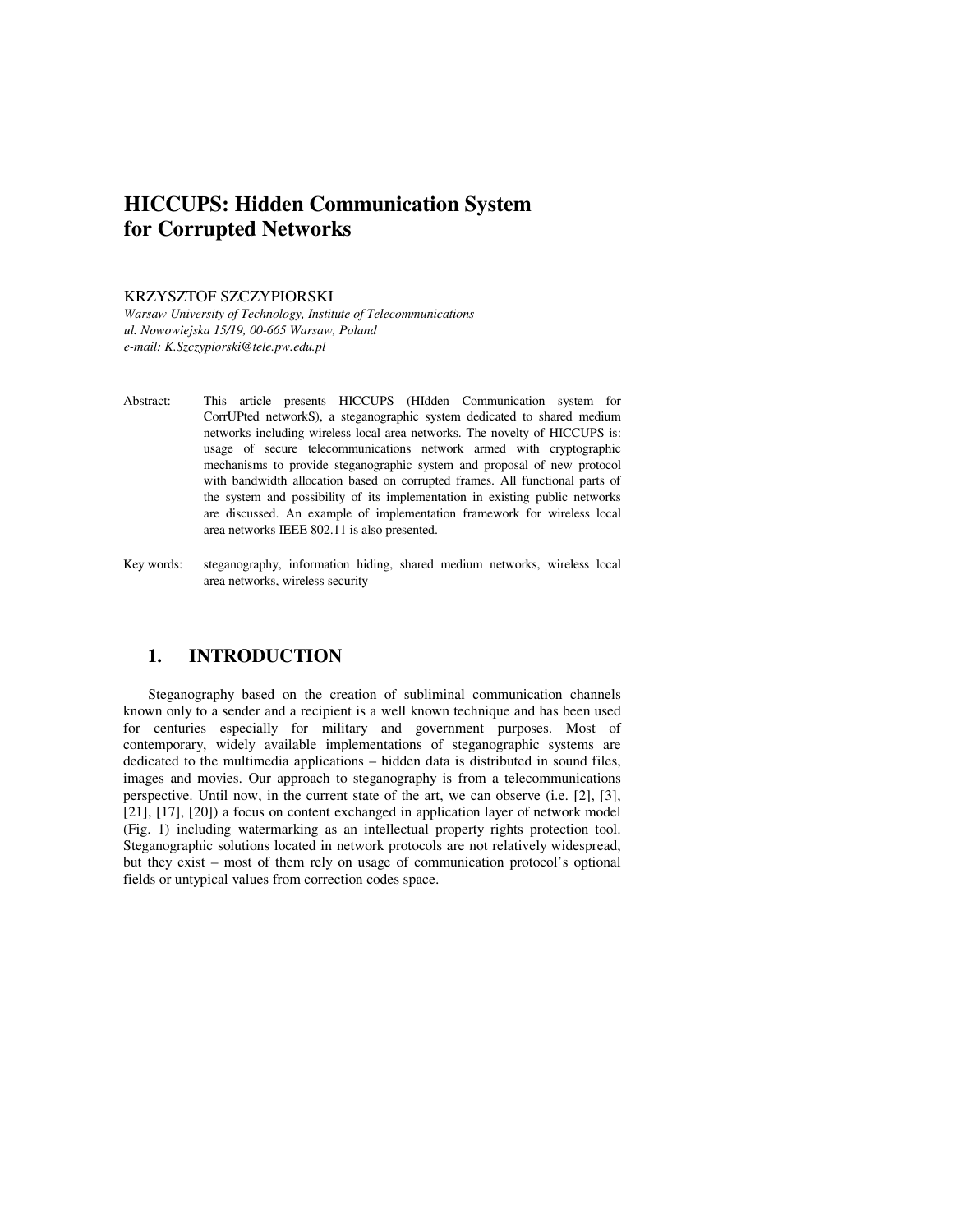Our motivation to work on network protocol steganography is to develop new techniques located in data link layer of TCP/IP protocol suite (Fig. 1). We have chosen shared medium networks as a typical example of Local and Metropolitan Area Networks (LANs and MANs).



LLC - Link Layer Control MAC - Medium Access Control PHY - Physical Signalling

*Fig. 1:* TCP/IP protocol suite vs. IEEE LAN Reference Model

The new system presented in this article, HICCUPS (**HI**dden **C**ommunication system for **C**orr**UP**ted network**S**), takes advantage of imperfections of transmission medium environment – interferences and noise in communication medium – natural susceptibility to data distortion. HICCUPS is a steganographic system with bandwidth allocation for shared medium networks.

We are aware that wired shared medium networks based on broadcast communication are rare nowadays as practically all new home and office networks use switches rather than hubs [23] (note: that is why new LANs based on switches are called switched networks). On the other hand all wireless local area networks do use and will use broadcast technique to communicate. Usage of wireless technology has rapidly grown in the last few years [6], making presented system applicable in practice. Wireless networks are much more susceptible to data distortion [24] than wired ones, therefore utilization of interferences and noise in communication medium in our system's performance seems to be much attractive.

This paper is organized as follows. **Section 2** presents a summary of related work relevant to our proposal areas of steganography. **Section 3** analyzes network environment for proposed system and specifies its main properties. **Section 4** explores HICCUPS operation in general. **Section 5** describes functional parts of the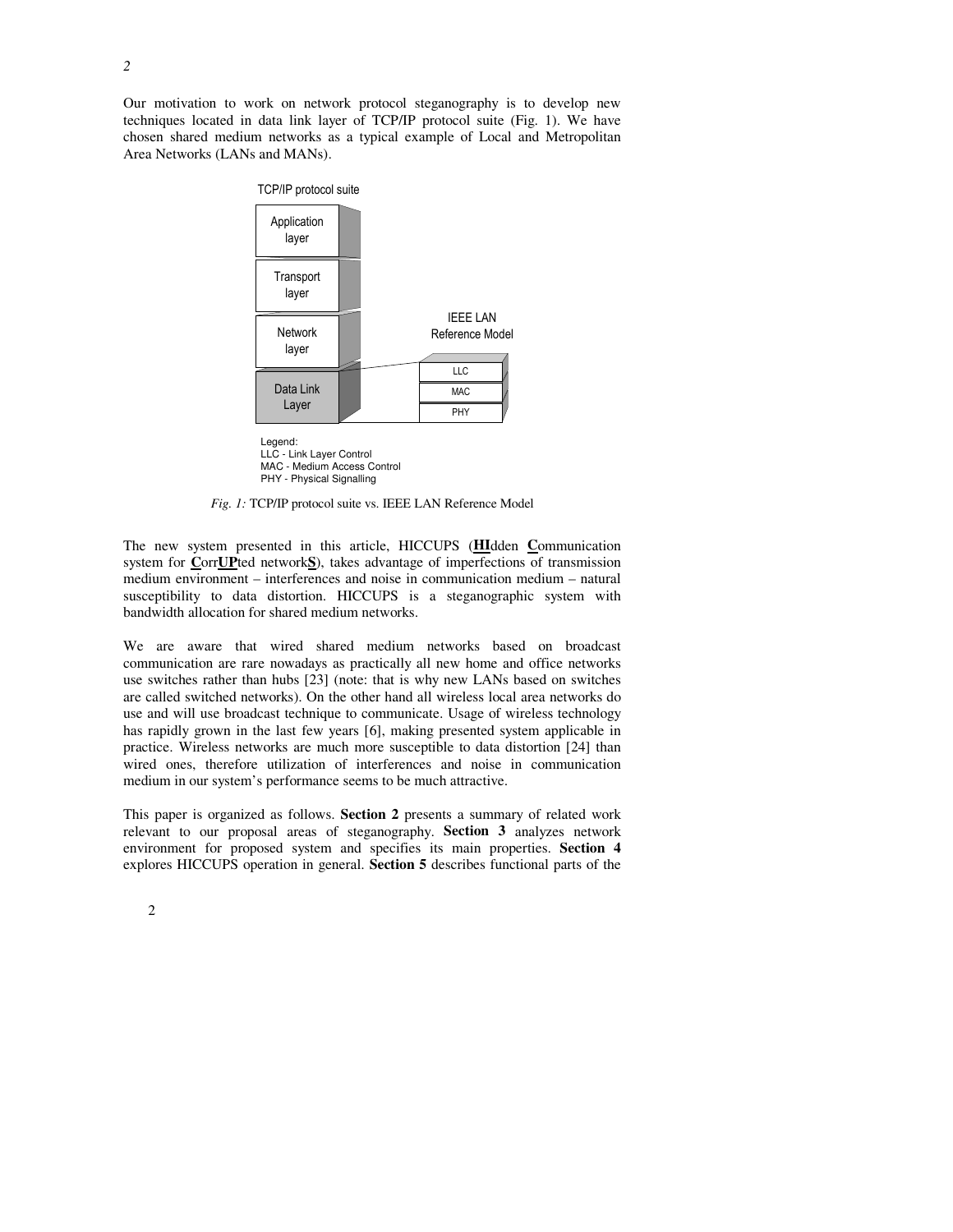system. **Section 6** presents an example of implementation framework for wireless local area networks IEEE 802.11. Finally, **Section 7** contains conclusions.

# **2. RELATED WORK**

Theodore G. Handel and Maxwell T. Sandford [10] reported the existence of hidden channels within standard design of network protocols. They described typical hidden channel design for each layer of the ISO OSI RM (ISO Open System Interconnection Reference Model). Their approach was oriented toward network protocol steganography independent from application content (images, movies etc.). The sections 5 and 6 ("Data Hiding in the Physical Layer" and "Hiding Data in the Data Link Layer") are important from our perspective of interest (note: to simplify – TCP/IP stack's data link layer consists of two ISO OSI RM layers: physical and data link). The authors described an example of steganographic system for shared medium networks based on modification of collision detection system in Ethernet [23] physical layer. A control over the retransmission time after packet collision ("back off") allows to send "bit-per-packet" information. To send "bit-per-packet" information station uses zero or maximum time instead of random amount of time. Method described by Handel and Sandford is the only one generally known example of steganographic system dedicated to shared medium networks. The limitation of this method is low bandwidth: several bits per second for 10 Mbit/s Ethernet. Andrzej Chmielewski [5] proposed utilization of AMI (Alternate Mark Inversion) transmission code redundancy for creation of additional data stream. In proposed scheme untypical values from correction codes space are used.

Most works on network protocol steganography focus on upper layers of TCP/IP protocol suite. Craig Rowland [22] proposed three methods of encoding information in the TCP/IP header (network and transport layer): in IP (Internet Protocol) identification field, in initial sequence number field and the TCP (Transmission Control Protocol) acknowledge sequence number field "bounce". Gina Fisk, Mike Fisk, Christos Papadopoulos and Joshua Neil reported [8] method that allows to control TCP/IP traffic by strong semantics-preserving alternations to packet headers. Kamran Ahsan and Deepa Kundur presented [1] two data hiding techniques based on fragmentation strategies and the identification field in the IP protocol. Lee Boyer [4] described method of hidden communications between two parties by bypassing "probably all firewalls" based on HTTP (HyperText Transfer Protocol) exchange.

## **3. NETWORK ENVIRONMENT FOR HICCUPS**

Shared medium networks, especially local area networks with bus topology, use various medium access mechanisms i.e. CSMA (Carrier Sense Multiple Access), CSMA/CD (CSMA with Collision Detection), CSMA/CA (CSMA with Collision Avoidance), Token Bus. A common feature of aforementioned mechanisms is the possibility of "hearing" all frames with data transmitted in medium. Essential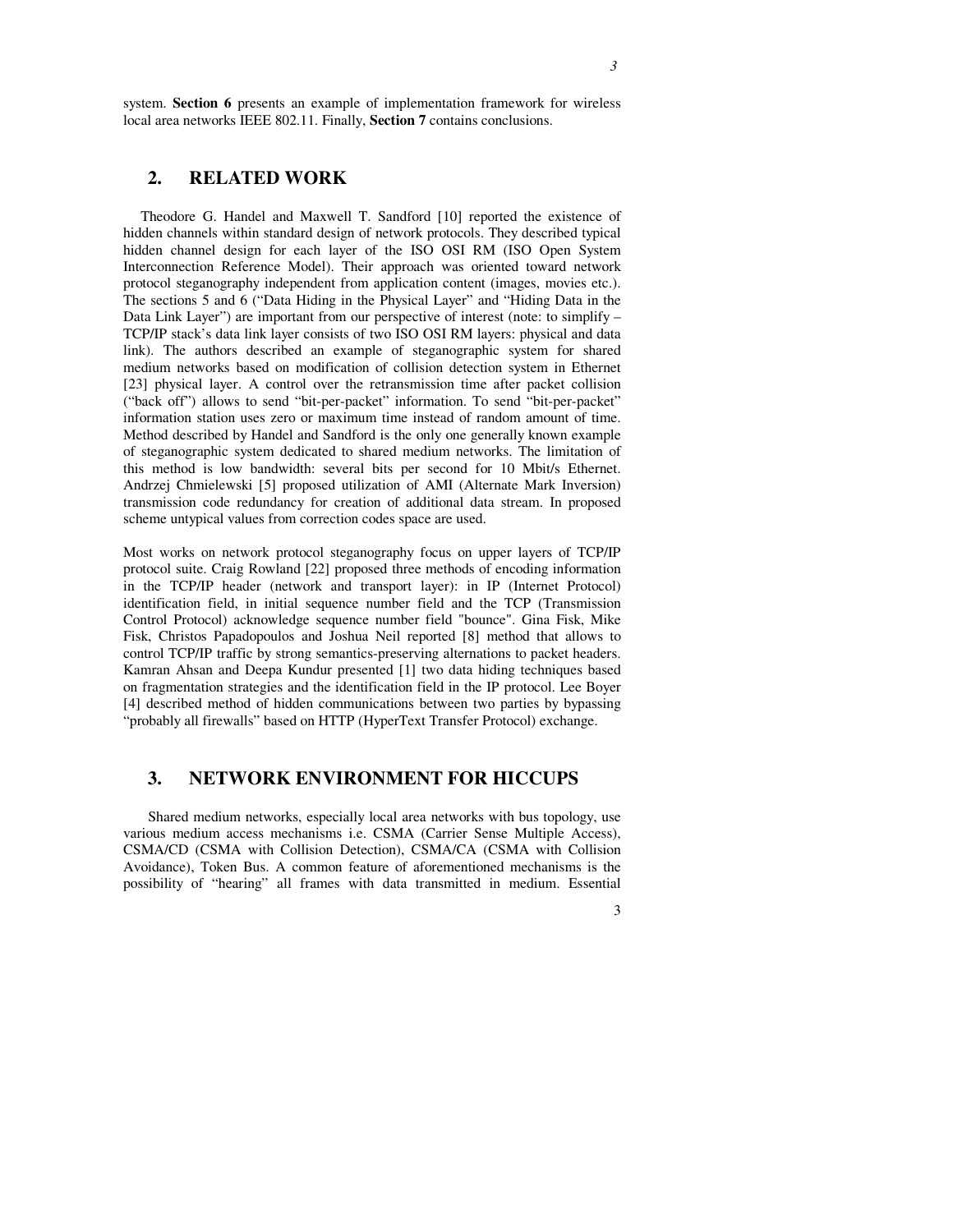condition for frame interception is physical medium access – in wired network made by cable connections. In wireless network physical proximity is realized by working with appropriate distance and frequency.

The "hearing" of all frames with data transmitted in medium and the possibility of sending corrupted frames with improper correction codes values are two important network features for HICCUPS. In particular, wireless area networks use air connection with variable bit error rate (BER) that creates opportunity to inject "synthetic" corrupted frames. In general the novelty of HICCUPS includes:

- 1. usage of secure telecommunications network armed with cryptographic mechanisms to provide steganographic system and
- 2. proposal of new protocol with bandwidth allocation for steganographic purposes based on corrupted frames.

Crucial information from a hidden communication system's perspective is exchanged in hidden channels. The remaining communications channels at Medium Access Control (MAC – Fig. 1) layer of IEEE LAN Reference Model are open for cryptoanalytical attack and left for penetration as bait or honeypot; they also serve normal data exchange.

Proposed system is destined to be implemented in a network environment with the following three **properties**:

**P1:** shared medium network with possibility of frame's interception,

- **P2:** publicly known method of cipher initiation for instance by initialization vectors,
- **P3:** integrity mechanisms for encrypted frames for instance one-way hash function, Cyclic Redundancy Code – CRC (note: CRC is rarely strong enough for protecting integrity, but it is used in IEEE 802.11 for such purpose [11]).

The essential condition for HICCUPS is only P1 property – others are optional. There is no difference between the integrity mechanism for encrypted frames and integrity for other ones in some networks with P3 property (for example IEEE 802.11 [11]).

# **4. HICCUPS OPERATION**



*Fig. 2*: Generic MAC frame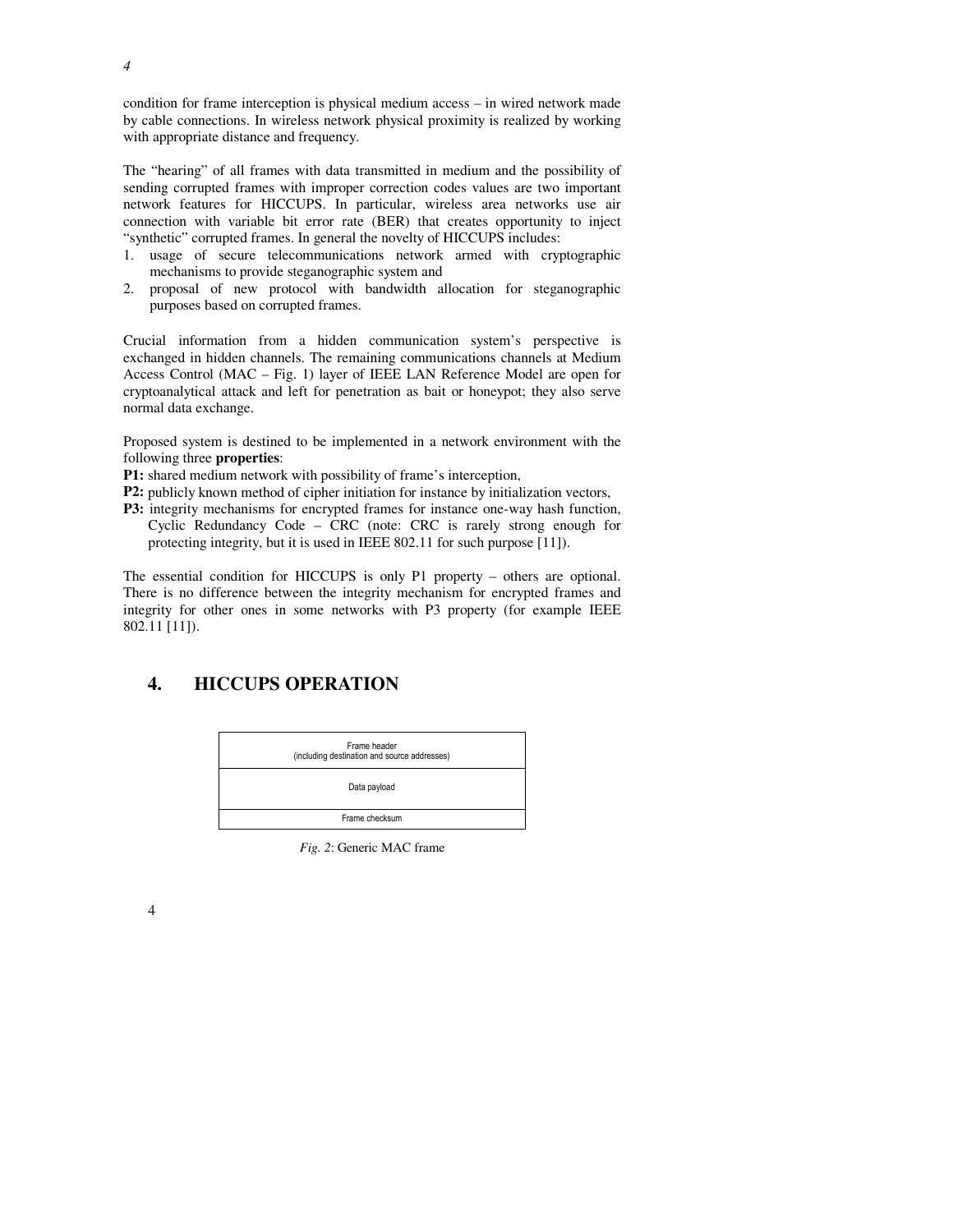It is possible to create three **hidden data channels** in MAC frame (Fig. 2) in networks that meets P1-P3 properties:

**HDC1:** channel based on cipher's initialization vectors,

- **HDC2:** channel based on MAC network addresses (for example destination and source),
- **HDC3:** channel based on integrity mechanism values (for example frame checksums).

For network with property limited to P1 – network with no security applied or enabled – only HDC2 and HDC3 are used. Most of wired networks have no support for security at MAC layer as opposed to wireless.



*Fig. 3:* General HICCUPS operation scheme

General HICCUPS operation scheme (Fig. 3) is based on three modes: system initialization, basic mode, corrupted frame mode and is organized as follows:

5 **In system initialization** – all stations included in **hidden group** (Fig. 4) establish secret key for ciphers embedded in steganographic system. The proposed system is universal framework not limited to unicast  $(1:1 -$  one sender to one receiver), multicast  $(1:N -$  one to many,  $M:N -$  many to many) or broadcast communication. Solution is open for any group recruitment procedures, key agreement or key distribution protocols. It is possible to use Diffie-Hellman [1] algorithm for key agreement with optional Digital Signature System [18] (note: key exchange is very difficult to hide from the observers so if there is no any other additional covert channel to perform that operation system should be initialized manually). Also specification of ciphers used for protecting data exchanged in hidden group is out of this proposal's scope – for example symmetric block cipher AES (Advanced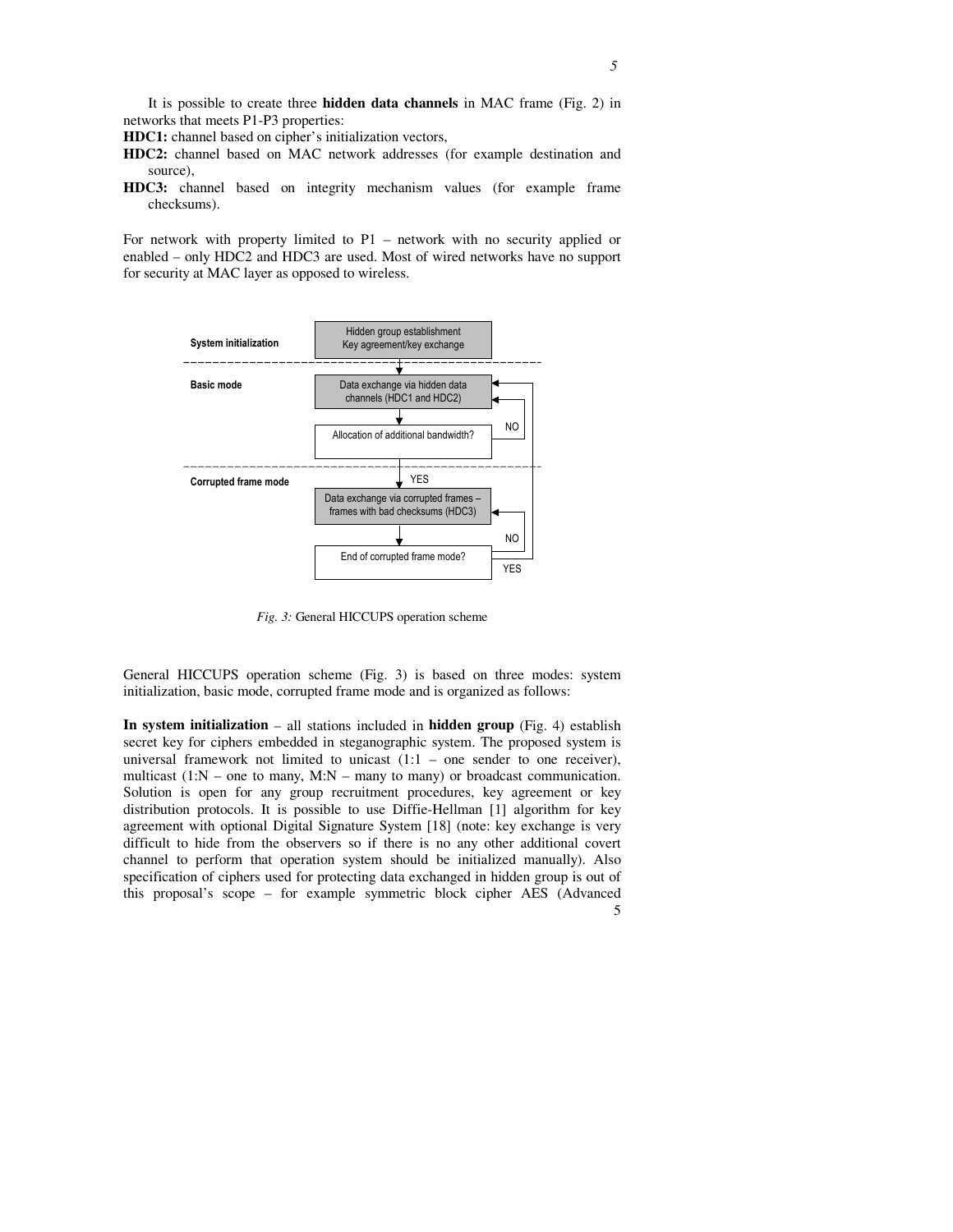Encryption Standard [19]) is acceptable. In some cases HICCUPS is able to work without support from cryptography – with no cipher embedded in steganographic system. But we recommend to use network protocol steganography in conjunction with strong cryptography.



*Fig. 4:* Example: hidden group consists of four stations

**Basic mode** of HICCUPS operation is data exchange based on cipher's initialization vectors (HDC1) and MAC network addresses (HDC2). These hidden communication channels are characterized by low bandwidth – below 1% of available room in frame. These channels are able to be used for exchange of control messages among hidden group stations and for low bandwidth communications. For **set sequence** exchanged via HDC1 or HDC2 hidden group stations move in **corrupted frame mode** – mode with additional bandwidth. Set sequence is common knowledge of hidden group and is out of scope of this proposal. To ensure prevention from replay attack one time password solutions can be applied.

In **corrupted frame mode** information is exchanged in data payload of frames with intentionally created bad checksums (HDC3). This mode offers almost 100% of bandwidth for a certain period. Normally, stations, which do not belong to the hidden group, discard corrupted frames with bad frame checksums (note: some stations can capture all traffic from network, but unknown for them, proper adjusted proportion between normal and synthetic distortion in conjunction with strong cryptography for steganographic system are sufficient to fool them). The method of creation of bad frame checksums is common knowledge for hidden group stations and is out of this proposal's scope. A set sequence exchanged via HDC1-HDC3 causes a return to **basic mode**. That set sequence is also out of this proposal's scope. Network cards in corrupted frame mode should work in monitor mode, special promiscuous mode with copying all frames (also these with bad frame checksums) from transmission medium.

## **5. FUNCTIONAL PARTS OF HICCUPS**

Basic functional parts of proposed system are:

- **P1:** network cards dedicated, for example, to IEEE 802.11b [12], IEEE 802.11g [13]; network cards should have possibility to control HDC1-HDC3 and data payload in MAC frame,
- **P2:** management system to control HDC1-HDC3 and data payload in MAC frame.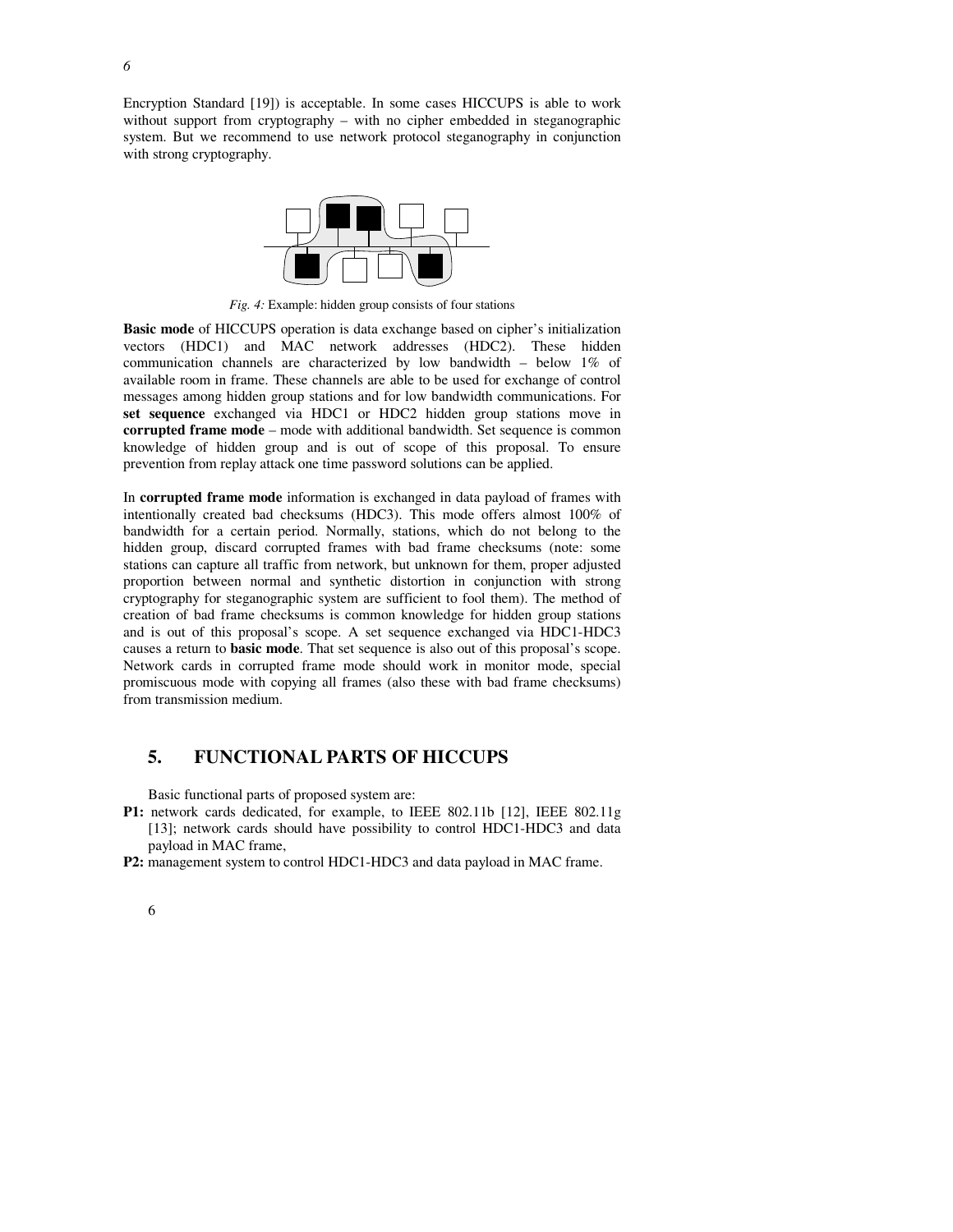- joining hidden group,
- leaving hidden group,
- providing interface to upper network layer to control HDC1-HDC3 and data payload in MAC frame,

with cryptographic extension:

- key agreement/key exchange,
- key refresh,
- encryption/decryption.

After investigations in network card market (including IEEE 802.11 and IEEE 802.3 – [14]) we found no interface that allows to produce frame with given CRC. So our work is focused on developing self-made network card or reprogramming existing software in available network cards. Some of available IEEE 802.11 network cards (especially Prism II chip based) have monitor mode built-in, therefore interception of all traffic, including corrupted frame, is possible.

# **6. EXAMPLE OF IMPLEMENTATION FRAMEWORK FOR WIRELESS LOCAL AREA NETWORKS IEEE 802.11**

IEEE 802.11 [11] wireless local area networks (WLAN) meet all three **properties P1-P3**. Especially IEEE 802.11 based ad hoc networks are very attractive target for usage of the system. Additional advantage of wireless network environment is that mean bit error rate is variable for specific network location. Growing usage of wireless network and limited number of radio channels causes these networks to interfere with each other in some areas. Mean bit error rate can range from  $10^{-3}$  to  $10^{-7}$ . Typical frame error rate (FER) for IEEE 802.11 and TCP/IP protocol suite is 2-3% but mobility of station increases FER by about 30% [24]. These values illustrate that a part of bandwidth can be grabbed for steganographic purposes. IEEE 802.11 networks mostly use CSMA/CA and optional (at MAC layer) Wired Equivalent Privacy protocol (WEP) to ensure data integrity and confidentiality. WEP capable stations share a secret 40-bit key and use pseudorandom symmetric algorithm RC4 for secure data exchange. For every unique frame (Fig. 5) a 24-bit initialization vectors combined with shared key creates a 64-bit session key. Most attacks on WEP exploit lack of key management in specific IEEE 802.11 implementations. When a shared secret key is very rarely refreshed it can lead to uncovering of RC4 weak keys ([9], [16]). For RC4 mode of operation used in WEP proven correlation between key bytes and first byte of key stream exists. In IEEE 802.11 integrity mechanisms for frames are made via CRC-32.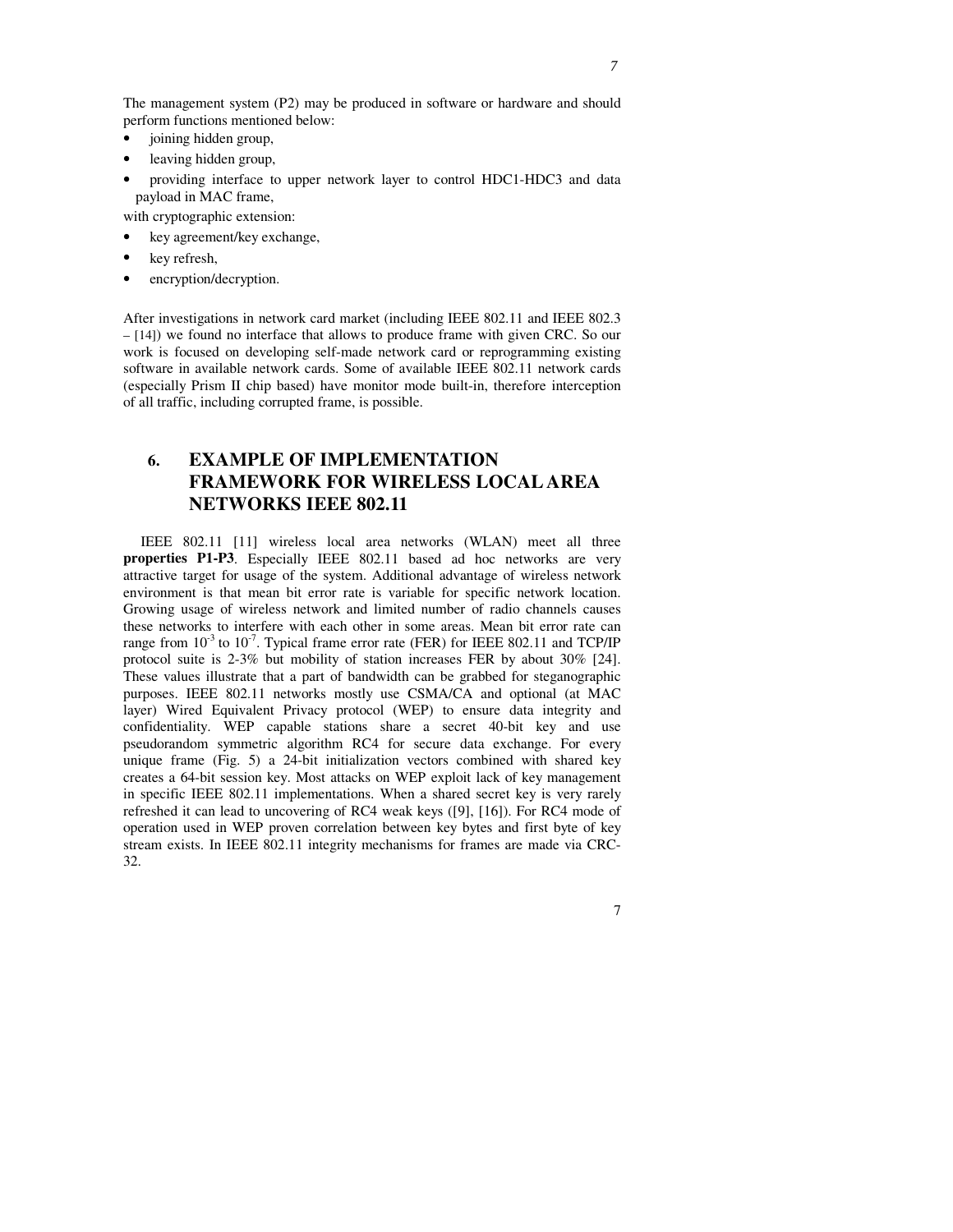Therefore IEEE 802.11 network environment has all three **properties P1-P3**:

**P1.WLAN:** wireless local area network with bus topology and medium access mechanism CSMA/CA,

**P2.WLAN:** publicly known method of RC4 cipher initiation by initialization vectors,

**P3.WLAN:** integrity mechanisms for encrypted frames – CRC-32.

In IEEE 802.11 hidden information channels are the following: **HDC1.WLAN:** channel based on RC4 initialization vectors: 24-bit, **HDC2.WLAN:** channel based on MAC network addresses:

– Destination Address: 48-bit,

- Source Address: 48-bit,
- Receiver Address: 48-bit,
- Transmitter Address: 48-bit,

**HDC3.WLAN:** channel based on integrity mechanism values – armed with WEP: 32-bit.



*Fig. 5:* IEEE 802.11 MAC frame armed with WEP

part of frame protected by WEF

There is no contraindication to use HICCUPS after final publication of specification for enhanced security for IEEE 802.11 networks (IEEE 802.11i standard [15]) – all aforementioned hidden information channels will be available. In some cases, often bandwidth allocation will cause high mean bit error rate and frame error rate, so HICCUPS should be equipped with "right to talk" system dependent on current bit/frame error rate. In wireless network we can imagine that all stations involved in hidden communications will be keeping bit/frame error rate worse than it really exists. In reality there is no way to predict bit/frame error rate at specific point of network environment – only physical existence of station or sensor gives opportunity to measure bit/frame error rate. Keeping bit/error rate bad enough consists of generating corrupted packets with data useless for steganographic system.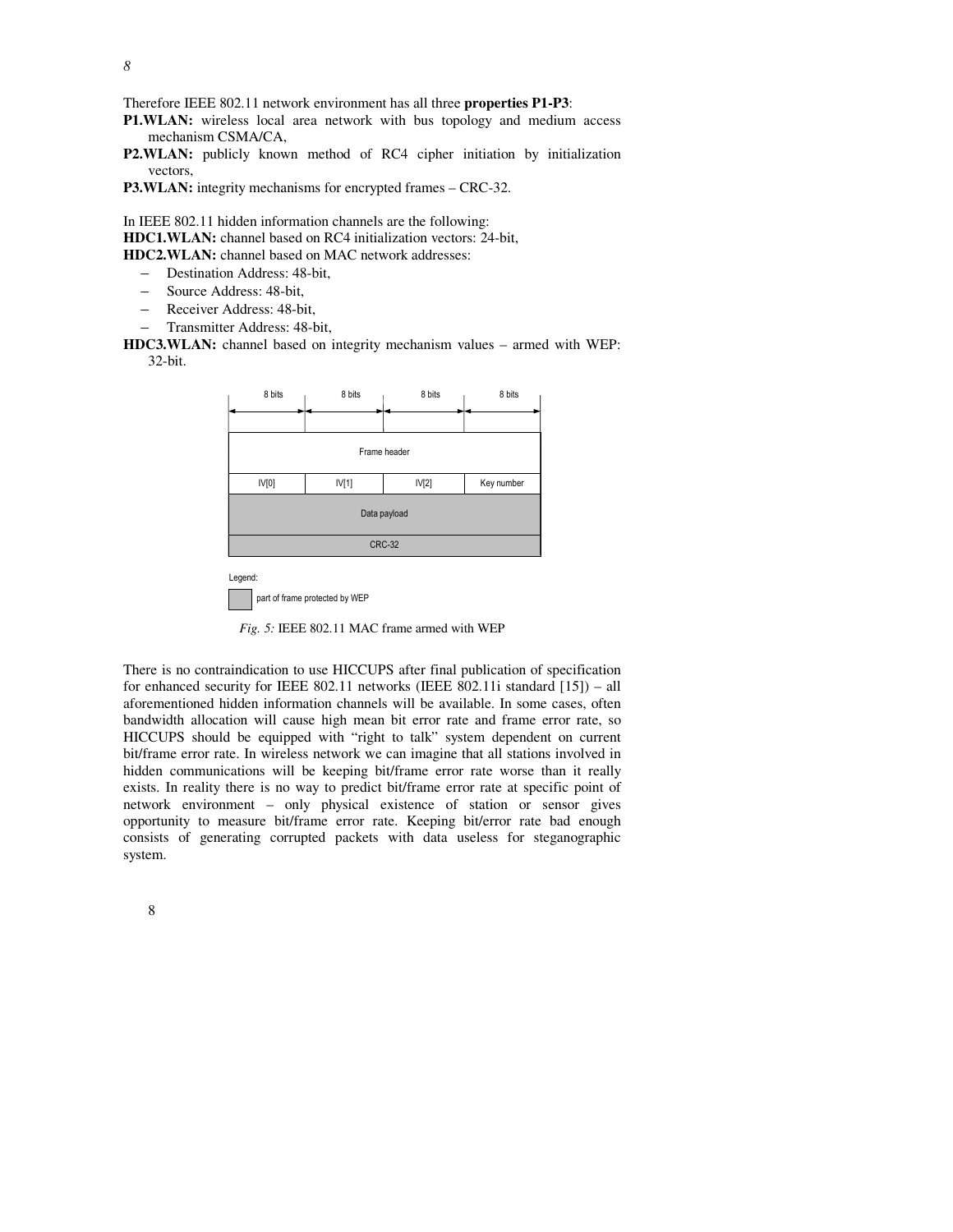In order to approximate maximal bandwidth for HICCUPS we will take typical case under consideration: assuming that real FER is 1.5%, stations may pretend that FER is 2.5%. For 11 Mbit/s IEEE 802.11b network [12] with 40% usage of bandwidth we have: 11 Mbit/s·40%·(2.5%-1.5%) = 44 kbit/s for steganographic system. For 54 Mbit/s IEEE 802.11g network [13] we have: 216 kbit/s. Unlike in the method described by Handel and Sandford [10] in our system we can forget term "bit-perpacket" – HICCUPS offers much more wide bandwidth (not several bits but kilobits per second).

# **7. CONCLUSIONS**

The system presented in this article is a new steganographic system dedicated to shared medium networks especially wireless local area networks. Main novelty of the system is usage of frames with bad checksums as a method of creating additional on-demand bandwidth for steganographic purposes.

Perhaps steganographic systems located in upper network layers are much more attractive and exciting than ones in data link layer. Upper layers (i.e. network, transport and application) are suitable to carry data over WANs (World Area Networks) including Internet. Although, lower layers have local tasks in networks we hope that our approach, different from others known by state of the art, creates new possibilities and can be applied to many existing wireless public networks. We imagine sensor networks which need bandwidth allocation, for example wireless cameras with differential image processing. We also hope that HICCUPS can be applied to wireless cryptosystems working in environments susceptible to interception, for example local area networks of a large range (i.e. several square kilometers). Also we perceive possibility of designing independent authentication system for network stations working parallel to other system implemented in network protocol.

#### **8. REFERENCES**

- [1] Ahsan K., Kundur D.: Practical Data Hiding in TCP/IP. In: Proceedings of Workshop on Multimedia Security at ACM Multimedia '02, Juan-les-Pins (on the French Riviera), December 2002
- [2] Anderson, R. (Ed.): Proceedings of: Information Hiding First International Workshop, Cambridge, U.K., May 30 – June 1, 1996, vol. 1174 of Lecture Notes in Computer Science, Springer-Verlag Inc.
- [3] Aucsmith, D. (Ed.): Proceedings of: Information Hiding Second International Workshop, IH'98, Portland, Oregon, USA, April 14-17, 1998, vol. 1525 of Lecture Notes in Computer Science, Springer-Verlag Inc.
- [4] Boyer L.: Firewall Bypass via Protocol Steganography http://www.networkpenetration.com/protocol\_steg.html
- [5] Chmielewski A.: Utilization of Transmission Code Redundancy for Additional Data Stream. Ph.D. dissertation (in Polish), Warsaw University of Technology, 1988

*9*